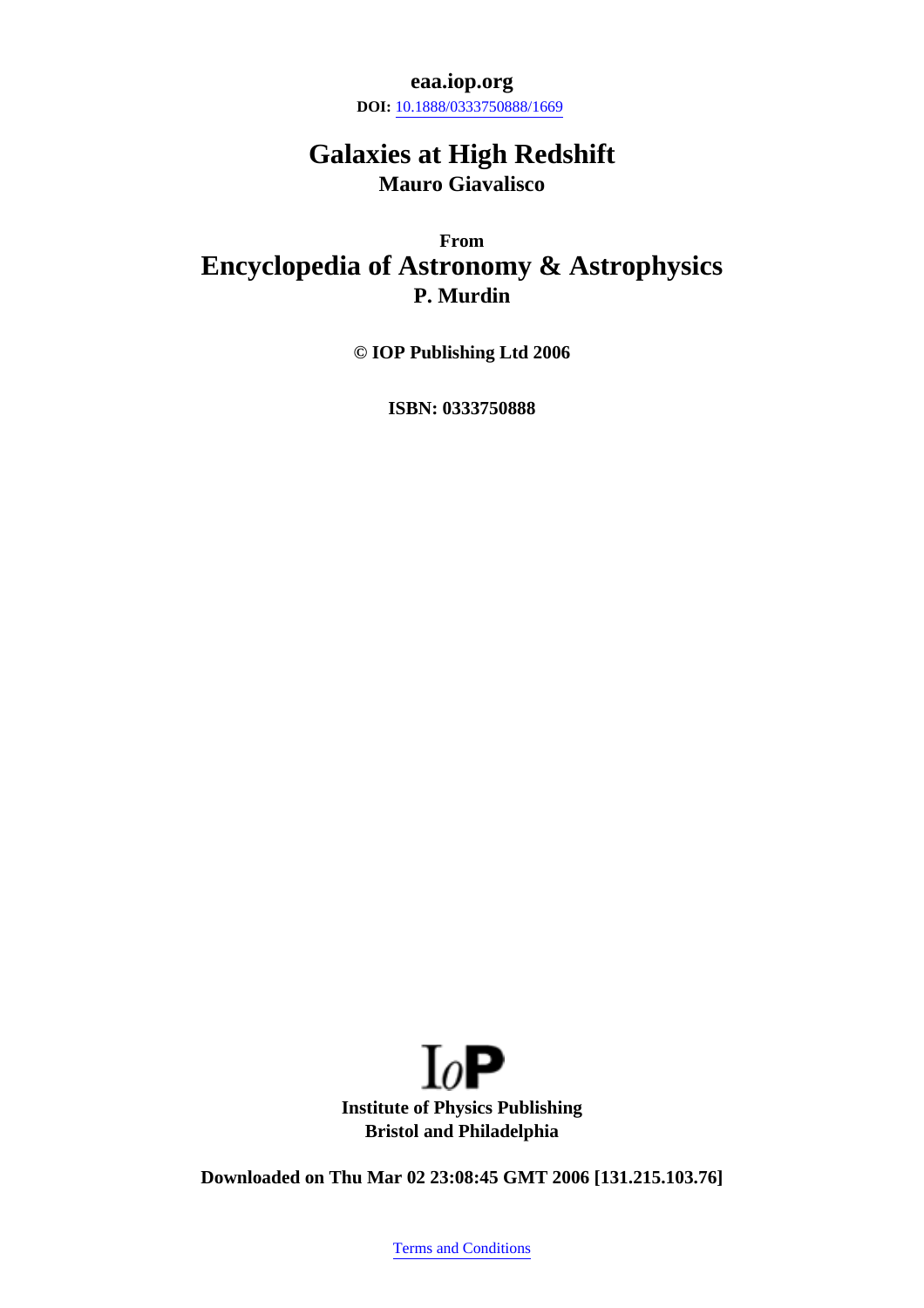# **Galaxies at High Redshift**

Galaxies at high REDSHIFT are very distant galaxies and, since light propagates through space at a finite speed of approximately 300 000 km s<sup> $-1$ </sup>, they appear to an observer on the Earth as they were in a very remote past, when the light departed them, carrying information on their properties at that time. Observations of objects with very high redshifts play a central role in cosmology because they provide insight into the epochs and the mechanisms of GALAXY FORMATION, if one can reach redshifts that are high enough to correspond to the cosmic epochs when galaxies were forming their first populations of stars and began to shine light throughout space.

One fundamental prediction of the theory of the big bang, which has found empirical confirmation in the discovery of the cosmic background radiation, is that early in its evolution the universe consisted only of matter and radiation coupled in thermodynamical equilibrium and homogeneously distributed in space. No galaxies or stars or any other structure could exist in such physical conditions, except for minuscule primordial fluctuations of density, superimposed on the otherwise extraordinarily smooth distribution of matter and energy by quantum physical processes during the first instant of existence of the universe. Today, the universe is highly inhomogeneous, with the matter organized in a hierarchy of structures such as stars, galaxies, clusters and superclusters of galaxies. Understanding the mechanisms that led to the transition from the homogeneous early universe to the structured one observed at the present epoch is of central importance to cosmology and fundamental physics. Yet, they remain poorly understood and still defeat empirical investigation.

Our current ideas attribute the formation of the cosmic structures to the action of gravity, which amplified the primordial density fluctuations until they collapsed under their own self-gravity and became bounded structures. According to this paradigm, the epoch of galaxy formation and the properties of the nascent galaxies were decided by the properties and the relative abundances of the matter and the energy that permeated the universe shortly after the big bang. Galaxies are the building blocks of the distribution of matter in space, and an important step to decipher the history of the cosmic evolution is to identify the first galaxies that formed in the universe and study their properties at the time of their formation. The search for 'primeval galaxies' has traditionally played a central role in observational cosmology for more than three decades and, even after the spectacular accomplishments of the last 5 yr or so, is still driving much of extragalactic research.

# **The redshift and the expanding universe**

One of the most important scientific discoveries of this century is the expansion of the universe. This makes the galaxies and the other larger structures that populate the cosmic space recede away from each other with a velocity that is progressively higher for objects that are separated in space by larger distances. If the recession velocity between two objects is small compared with the speed of light, its value is directly proportional to the distance between them, namely

 $v_{\rm r} = H_0 d$ 

where the constant of proportionality  $H_0$  is called the 'HUBBLE CONSTANT'. For larger recession velocities this relation is replaced by a more general one calculated from the theory of general relativity. In each cases, the value of  $H_0$  provides the recession velocity of a pair of galaxies separated by unitary distance, and hence sets the rate of the expansion. Since if the universe has been expanding at a higher rate it has taken a shorter time to go from the size at the big bang (close to a mathematical point) to the current size, a higher value of the Hubble constant also means a younger universe. Recent measurements of the Hubble constant place its value in the range between 60 and 70 km s<sup>-1</sup> Mpc<sup>-1</sup> (1 Mpc = 3.1 × 10<sup>22</sup> m). This corresponds to an age of the universe between 10 and 15 Gyr  $(1 \text{ Gyr} = 10^9 \text{ yr})$ .

Aresult of the cosmic expansion and of the finite speed of light is that the light emitted from any given galaxy is observed by a remote observer (i.e. one located on a different galaxy, for example the Milky Way) as having a longer wavelength than it had at the emission. This is because the cosmic expansion has caused the space between the two galaxies to increase during the lapse of time between emission and detection, and while the light was traveling from one galaxy to the other. This causes a 'stretching' of the wavelength of the light, namely a shift towards longer (therefore redder) wavelengths. The fractional change in the wavelength with respect to the one at emission as measured by the observer is called the 'redshift'. It follows that, the higher the redshift, the longer the stretch in wavelength, and hence the more distant the two galaxies.

The redshift provides a measure of the distance to a galaxy as well as of the lapse of time between the instant of emission and that of observation. Thus, an observer can see the galaxy and study its properties as it was at the epoch of the emission. Galaxies located near ours have very small redshifts and are seen as they were a very short time ago compared with the age of the universe. In practice, local galaxies are contemporaries of our own, and hence the present cosmic time corresponds to redshift zero. The value of the redshift of objects seen at the time of the big bang is infinity. Figure 1 shows the relationship between redshift, distance and the corresponding age of the universe (i.e. the lapse of time from the big bang to that redshift) for two different assumptions for the cosmological parameters  $\Omega$  and  $\Omega_{\Lambda}$ , namely the total density of matter and the energy density due to the cosmological constant, respectively. In both cases the Hubble constant has been assumed to be  $65 \text{ km s}^{-1} \text{ Mpc}^{-1}$ .

In practice, redshifts are measured from the spectra of the galaxies, namely diagrams that plot the intensity of

Copyright © Nature Publishing Group 2001 Brunel Road, Houndmills, Basingstoke, Hampshire, RG21 6XS, UK Registered No. 785998

and Institute of Physics Publishing 2001 Dirac House, Temple Back, Bristol, BS1 6BE, UK 1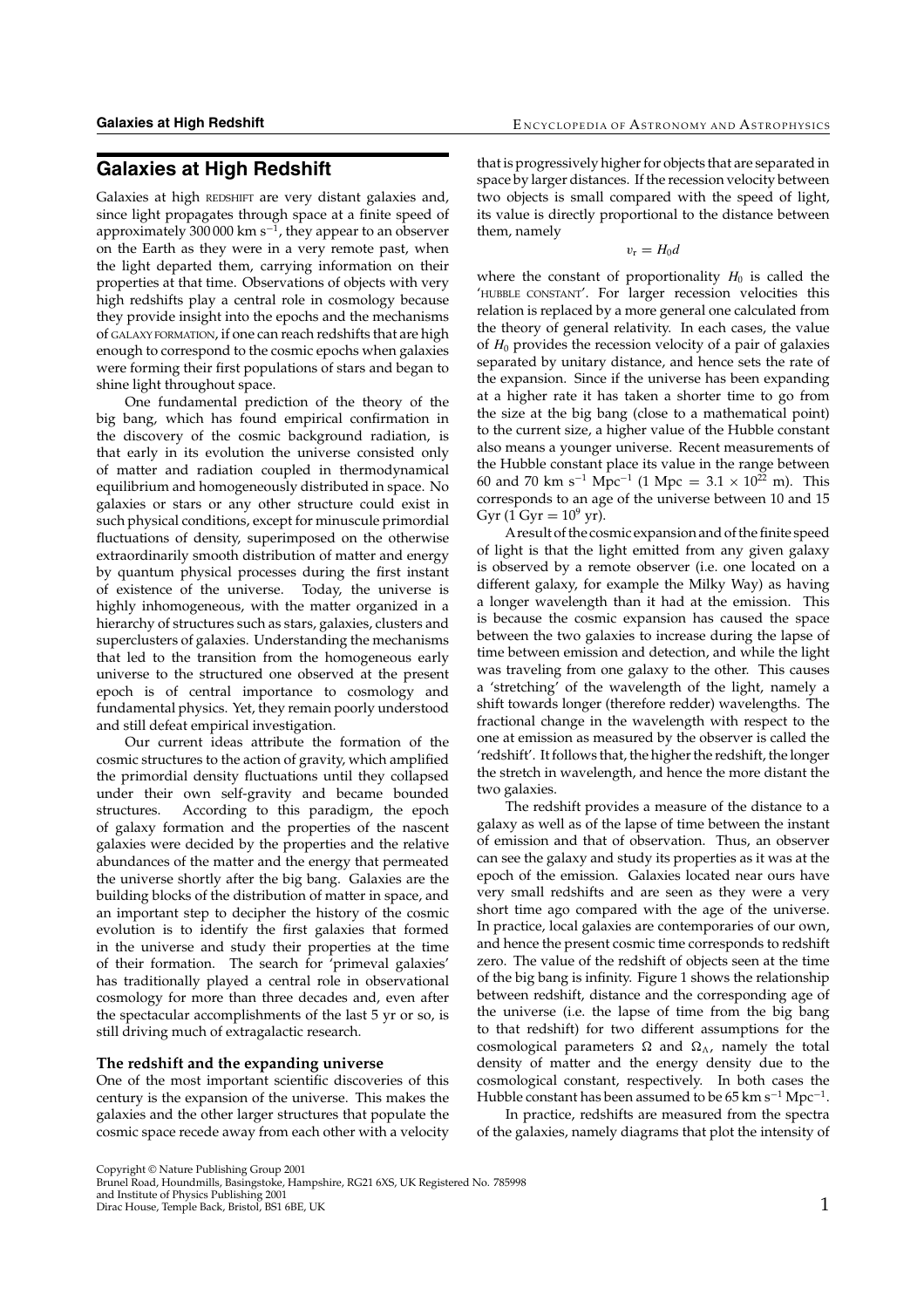

**Figure 1.** The relationship between redshift, cosmic age and distance for two different world models, both spatially flat (i.e. with Euclidean geometry). The Hubble constant is assumed to be  $H_0 = 65$  km s<sup>-1</sup> Mpc<sup>-1</sup> in both cases. In one model only matter is present in space, namely  $\Omega = 1.0$  (continuous curves); in the other model the space is filled with both matter and the cosmological constant, with  $\Omega = 0.3$  and  $\Omega_{\Lambda} = 0.7$  (dashed curves). The thin curves represent the cosmic age at the various redshifts. The cosmic age at the present epoch (redshift zero), is 10 and 14.5 billion years in the two models, respectively. At the time of the big bang (infinite redshift) the cosmic age was zero. Within the accuracy of the plot, redshift  $z = 10$  can already be identified as infinite. The thick curves represent the distance of a source as a function of its redshift, expressed as ×1000 Mpc. As a comparison, the Andromeda galaxy is at about 0.8 Mpc from the Milky Way and the Virgo cluster at about 18.5 Mpc. The most distant galaxies observed so far are located at a redshift  $z \sim 5.5$ .

a galaxy's light (also referred to as flux) as a function of its wavelength, by comparing the observed wavelengths of atomic and molecular features (either emission or absorption lines) with those of the same features observed in laboratories on Earth (i.e. at redshift zero). The top panel of figure 2 shows the model ultraviolet (UV) spectrum of a star-forming galaxy at redshift  $z = 3$ . Absorption lines can be observed as deep 'dents' in the spectrum. Another pronounced feature visible in the figure is the sudden dimming of the light at wavelengths shorter than the 'Lyman limit', as we shall discuss later.

#### **The search for galaxies at high redshift**

Because of their extreme distances, galaxies at high redshift necessarily appear to an observer as faint objects, even if their absolute luminosity is large. However, only a very small fraction of all the faint galaxies observed in a deep image of the sky are located at high redshifts. This is because galaxies have absolute luminosities that cover a wide range, extending over several orders of magnitude, and fainter galaxies are also much more abundant in space than brighter ones. As a result, deep images of the sky are crowded by a myriad of relatively close but intrinsically faint galaxies, while intrinsically luminous galaxies at high redshift are comparatively very rare. This 'contamination' by interlopers is in fact so severe that, without some criterion to cull them from the faint, nearby ones, it would be totally impractical to search for highredshift galaxies by randomly measuring the redshifts of samples of faint galaxies until the very distant ones are found. Because of this elusiveness, high-redshift galaxies came to be regarded as the 'holy grail' of cosmological research.

Theoretical expectations of the mechanism of formation of the so-called spheroids, namely ELLIPTICAL GALAXIES and bulges of SPIRAL GALAXIES, provided a criterion to identify high-redshift galaxies. The stars that constitute the spheroids are among the oldest observed in the local universe, and currently there is no appreciable ongoing activity of STAR FORMATION in these systems. These facts indicate that the spheroids formed their stars during a very early cosmic epoch in a relatively short period of time. Since this epoch marked the first significant episodes of star formation during the cosmic evolution (note that about  $\sim$ 1/2 of all the stars of the present-day universe are found within spheroids), it has been traditionally identified with the epoch of galaxy formation, and the nascent spheroids themselves have been identified with the primeval galaxies.

The theoretical expectations predicted that the entire stellar content of a spheroid formed during the gravitational collapse of the proto-cloud of gas from which the structure originated. Simple physical arguments show that the duration of such a collapse is of the order of the time of free fall which, for a galaxy with the mass of the Milky Way, is about one hundred million years. If a whole galaxy's worth of stars is to be formed in such a relatively short time, the rate of formation of the stars must have reached very high values, a condition known as a starburst. For example, a galaxy like the Milky Way has a stellar mass of about  $10^{11} M_{\odot}^{-1}$ , and if this assembled during a burst that lasted  $\sim$ 10<sup>8</sup> yr, the star formation rate must have been  $\sim 10^3 M_{\odot}$  yr<sup>-1</sup>. As a comparison, the star formation rate of the Milky way today is about  $1M_{\odot}$  yr<sup>-1</sup>. A galaxy undergoing its first starburst is expected to emit intense UV radiation including, in particular, a very strong emission line at the wavelength  $\lambda_{\alpha} = 1216$  Å called Lyman- $\alpha$ . This feature is produced by the recombination of hydrogen atoms, a gas which is very abundant in young, star-forming galaxies, photoionized by the intense UV light of young, massive stars.

Estimates of the age of the stellar populations of the spheroids place the epoch of the bursts in the redshift range  $2 < z < 7$ . The UV spectrum of such galaxies would then be observed redshifted to optical and nearinfrared wavelengths and be detectable by ground-based telescopes and electronic detectors. For example, the

<sup>1</sup> The mass of the Sun is represented by the symbol  $M_{\odot}$ , and it has been measured to be  $M_{\odot} = 1.98 \times 10^{30}$  kg.

Copyright © Nature Publishing Group 2001 Brunel Road, Houndmills, Basingstoke, Hampshire, RG21 6XS, UK Registered No. 785998

and Institute of Physics Publishing 2001 Dirac House, Temple Back, Bristol, BS1 6BE, UK 2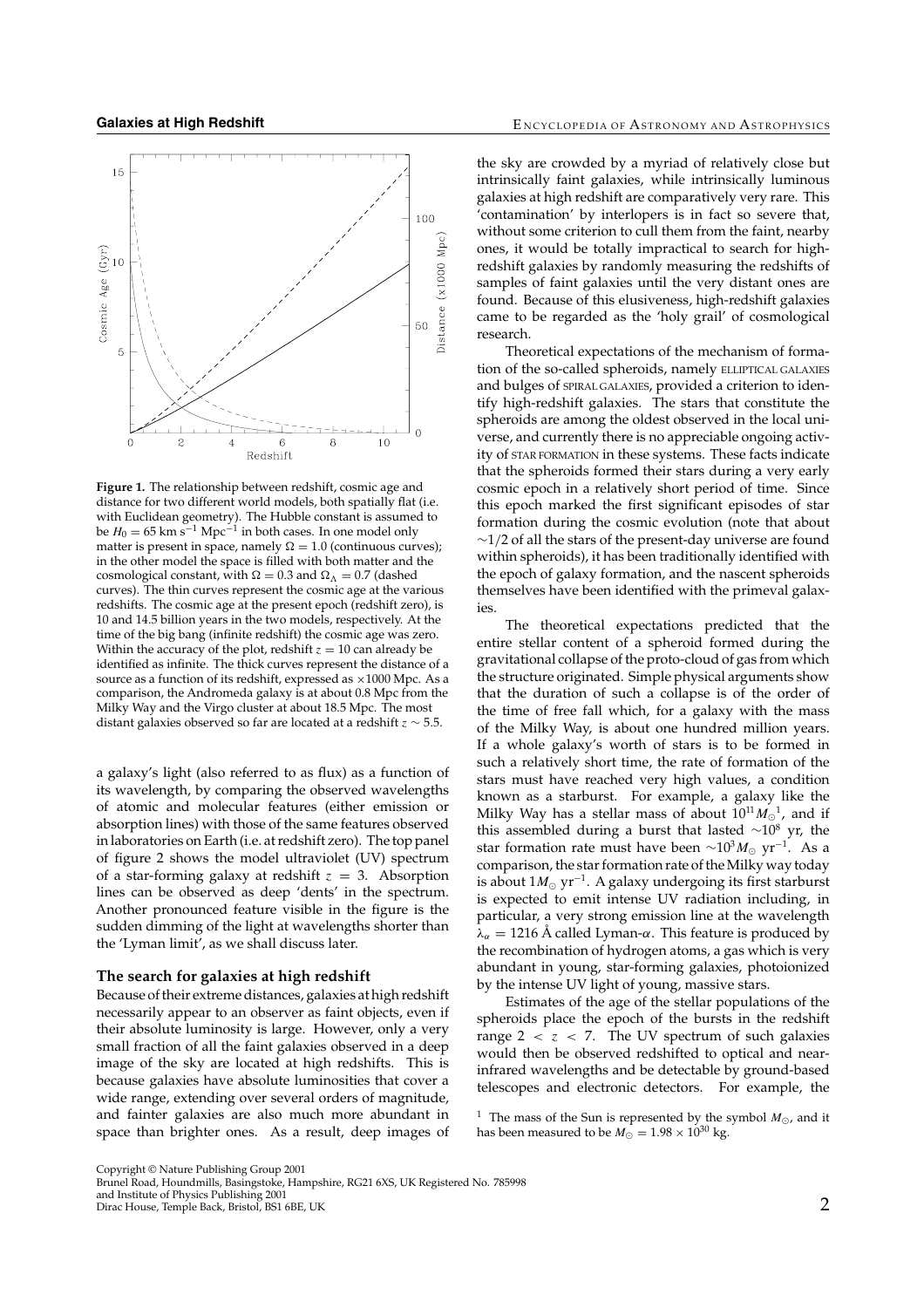Lyman- $\alpha$  of a nascent spheroid at redshift  $z = 3.5$  today is observed at  $\lambda_{obs} = (1 + z)\lambda_{\alpha} \sim 5500 \text{ Å}$ , which is in the middle of the visible band. If at redshift  $z \sim 7$  or larger the Lyman- $\alpha$  line is redshifted into the infrared portion of the spectrum.

Large observational campaigns to identify primeval galaxies by means of their Lyman-α emission line started in the early 1980s, when solid-state electronic imaging detectors replaced the traditional photographic plates. The electronic detectors, also known as CHARGED-COUPLED DEVICES, overcame the characteristic limited sensitivity and difficulty of calibration of the plates, which had so far limited the study of very faint objects. In the early 1990s, electronic detectors sensitive to infrared radiation also became available, which made it possible to extend the searches for Lyman- $\alpha$  emitters to higher redshifts than those probed by optical detectors. These observations were designed to be sensitive to sources characterized by the presence of a strong emission line. Some consisted of narrow-band imaging, namely of images taken through narrow filters that can isolate the line emission, if its redshift is such as to place it at the wavelength of the filter. The presence of the emission line is detected from galaxy's relatively brighter apparent luminosity in the narrowband filter compared with that through a conventional filter. Other searches consisted of spectroscopy of regions of the sky and were designed to directly detect the emission line from the recorded spectra.

Interestingly, except for a handful of objects, Lyman-α emitters at high redshifts were not found, while numerous detections of relatively bright objects were expected if a whole population of galaxies (i.e. the spheroids) formed through the mechanism of gravitational collapse. The lack of detections provided support for competing models for the formation of the spheroids. These predict that spheroids were assembled through hierarchical merging of smaller subgalactic structures. These small systems themselves have formed through a gravitational collapse before they merged into larger galaxies. However, because they would be significantly smaller than the presentday bright spheroids, they are predicted to have been correspondingly fainter than massive spheroids at the time of their formation, in this way eluding detection.

Unfortunately, the lack of detections of bright Lyman- $\alpha$  emitters at high redshifts did not conclusively constrain the mechanism of formation of the spheroids. On the one hand it did not prove the merging scenario. On the other hand it did not disprove the monolithic collapse scenario, since other explanations can be put forward to explain the lack of Lyman- $\alpha$  emitters. The most important of these is the presence of dust, which can form in nascent galaxies in a relatively short time, of the order of the freefall time, as a result of the high rate of supernova events that take place in these systems. Even relatively small amounts of dust can have large effects on the Lyman- $\alpha$ luminosity, because this emission line is resonant. This means that, contrary to non-resonant lines, whose photons can travel long distances within the interstellar gas before

interacting with other atoms, the Lyman- $\alpha$  photons are constantly being emitted, absorbed and re-emitted again by virtually all the hydrogen atoms that they encounter in their path. This greatly increases the geometrical path of the photons within the gas cloud before they can leave it. This, in turn, greatly increases the chances for the photons of being absorbed and destroyed by dust grains present in the cloud, resulting in a selective dimming of the luminosity of the galaxies at the Lyman-α wavelength.

Very recently, thanks to the extraordinary sensitivity of telescopes of large aperture, such as the 10 m Keck, Lyman- $\alpha$  emitting galaxies at high redshift have been eventually identified (Hu *et al* 1998). Interestingly, when sufficient numbers of these galaxies were observed that their abundances in space as a function of the luminosity (the so-called 'LUMINOSITY FUNCTION OF GALAXIES') could be characterized with sufficient precision, it became clear that those luminous enough to be considered plausible protospheroids were too rare. By then, however, a massive population of star-forming galaxies at high redshift (with or without Lyman-α emission) had already been identified by means of another technique. While the properties of these galaxies provided an explanation for the paucity of Lyman- $\alpha$  emitters, they also provided plausible candidates for the present-day spheroids.

### **The Lyman-break technique**

Acompletely different technique to search for star-forming galaxies at high redshift was proposed in the early 1990s. This technique exploits another major feature of the UV spectra of galaxies with ongoing star formation, namely the hydrogen ionization edge or Lyman limit.

Star-forming galaxies are very luminous at UV wavelengths and have a characteristic 'blue' spectrum, i.e. rich in radiation of short wavelengths, which is 'flat', namely the intensity of the light does not depend on the wavelength. In a diagram that plots the light intensity as a function of wavelength such a spectrum looks approximately horizontal, as the top panel of figure 2 shows. However, ionizing radiation, namely light with wavelength shorter than 912 Å, although copiously produced inside the galaxies, cannot escape them (and thus be observable), because it is entirely absorbed by the hydrogen gas, which is very abundant within and around star-forming galaxies. When a hydrogen atom is hit by a photon with wavelength shorter than 912 Å, it becomes ionized, that is its electron is stripped from the proton at the expense of the energy of the photon itself, which is destroyed.

As a result of this absorption of ionizing photons, the spectrum as recorded by an observer external to the galaxies has a very pronounced 'dimming' of more than an order of magnitude at wavelengths shorter than the Lyman limit. This is called the Lyman break (see figure 2, top panel). Additional absorption is also introduced by the intergalactic gas that the light from the galaxy travels through in its journey towards the observer. This increases the amplitude of the break even further (and also

Copyright © Nature Publishing Group 2001 Brunel Road, Houndmills, Basingstoke, Hampshire, RG21 6XS, UK Registered No. 785998

and Institute of Physics Publishing 2001 direction of the Secondary Control of the Secondary Secondary Secondary Secondary Secondary Secondary Secondary S<br>3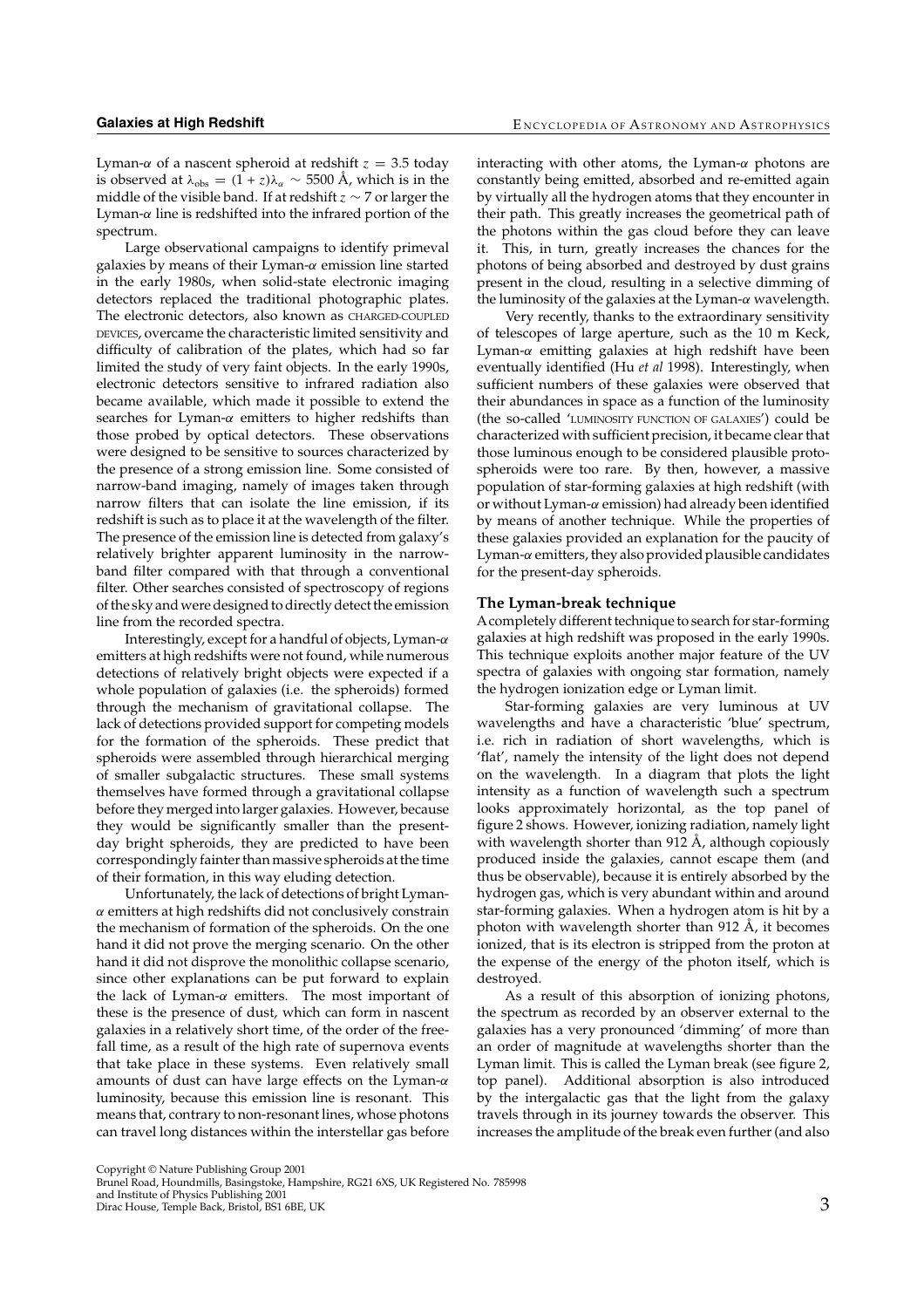

**Figure 2.** The UV spectrum of a star-forming galaxy observed at redshift  $z = 3$ , and the idea behind the Lyman-break technique. The top panel shows the spectrum redshifted at  $z = 3$ , namely with the intrinsic wavelengths increased by a factor  $1 + z = 4$ . Notice the sharp decrease of the intensity of the light at wavelengths shorter than the Lyman limit. The 'attenuated' spectrum illustrates the absorption of UV light by intervening neutral hydrogen. The middle panel shows the transmission curves of the four filters used to observe the Hubble Deep Field (HDF) with HST. When observing through a given filter, only radiation with wavelengths within the filter curve can reach the detectors. The bottom panels reproduce the images of a real Lyman-break galaxy at  $z = 2.8$  (the multiple object with a sausage-like morphology indicated by the arrow) through each filter. Notice how the galaxy 'drops out' of the  $U$  filter, since this samples the spectrum to the left of the Lyman limit. Three other galaxies can be observed which do not drop out from the  $U$  filter (they are actually detected in the filter), but rather progressively dim, indicating that they are at relatively modest redshifts.

slightly attenuates the spectrum shortly before the break– see figure 2).

The Lyman break abruptly interrupts the 'flatness' of the spectra of star-forming galaxies, and provides the telltale clue to identify them. For example, at redshifts around  $z \sim 3$  the Lyman break is shifted from 912 Å in the rest frame to ∼3700 Å in the observer's frame, well into the optical band, observable from the ground. When observed through a set of filters that straddle the Lyman break, starforming galaxies at those redshifts appear relatively bright in those filters that probe the spectrum longward of the break (the I and V filters of figure 2), they dim a little just before the break (the B filter), and are extremely faint (or not visible at all) in those filters that probe shortward of the break (the U filter). Thus, by accurately measuring the light of galaxies in a carefully selected set of filters, it is possible to cull high-redshift galaxy candidates from the much more abundant galaxies of similar apparent luminosity placed at modest distances. This is illustrated in the middle and bottom panels of figure 2, which show the transmittance curves of filters used for this technique and one of the high-redshift galaxy candidates found in this way, respectively. These candidates are then followed up with spectroscopic measurements to confirm their redshifts. In practice, the selection of candidates is efficiently done with telescopes of middle size (e.g. 4– 5 m), while the spectroscopic measurements to confirm the redshifts require telescopes of the 8 m class or larger. The candidate shown in figure 2 has been confirmed to be at redshift  $z = 2.8$ .

The wavelength of the filter bandpass is what determines the redshift range of the candidates. The filter suite shown in the figure is very sensitive in the redshift range  $2 \le z \le 3.5$ . However, by excluding the U band and using the B band in lieu to probe shortward of the Lyman limit, together with the V and I bands to probe longward of it, one can target higher redshift intervals, which in this case 3.5  $\le z \le 4.5$ . Other redder filters can be used for even higher redshift intervals.

The 'Lyman-break technique' turned out to be very sensitive and efficient. Although the exact numbers depend on the targeted redshift range, the fraction of the candidates that are confirmed at high redshifts by the spectroscopic measures is very high. For example, galaxies in the range 2  $\le z \le 3.5$  are identified with essentially 100% efficiency. In the range 3.5  $\le z \le 4.5$ the efficiency is still ∼50%. Two major surveys have been made using the Lyman-break technique. The largest one has been carried out by Steidel and collaborators (Steidel *et al* 1996, 1999) using ground-based telescopes for both the selection of the candidates and the spectroscopic confirmation. To date, this survey includes about 2000 candidates at  $z \sim 3$ , of which ~1000 have spectroscopically measured redshifts, and another  $\sim$ 300 candidates at  $z \sim 4$ with ∼60 spectroscopic redshifts.

Another important survey has been made from space using the data collected by the Hubble Space Telescope during the observations of the HDF (HUBBLE DEEP FIELD) survey (Madau *et al* 1996). Although significantly smaller in size than the ground-based survey owing to the limited coverage of sky area, the HDF has allowed the identification of significantly fainter Lyman-break galaxies than possible from the ground, allowing researchers to study how the properties of these systems change with their luminosity. Because the archive is freely accessible to the world community, several groups have used the HDF data to identify high-redshift galaxies, and there have been reports of possible detection of galaxies with redshifts as high as  $z \sim 5.5$  in the HDF.

# **The nature of high-redshift galaxies**

The samples of high-redshift galaxies made available by the Lyman-break technique have eventually allowed

Copyright © Nature Publishing Group 2001 Brunel Road, Houndmills, Basingstoke, Hampshire, RG21 6XS, UK Registered No. 785998

and Institute of Physics Publishing 2001 Dirac House, Temple Back, Bristol, BS1 6BE, UK 4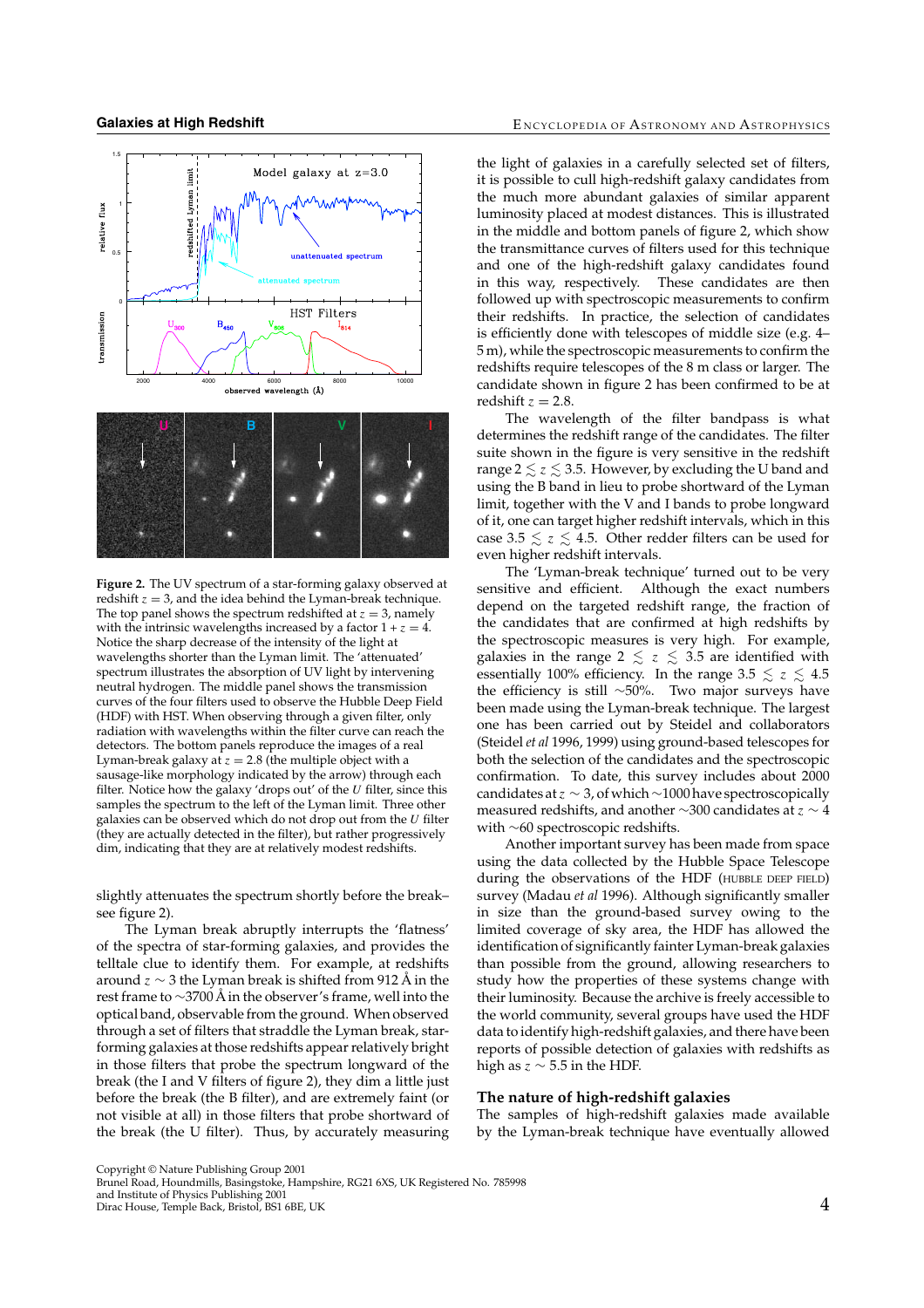**Galaxies at High Redshift** E Network Bureau Association Bureau Bureau Bureau Bureau Bureau Bureau Bureau Bureau B

researchers to carry out empirical studies of their properties, opening the distant universe to the entire investigation. These studies include both statistical analysis of the large samples themselves as well as follow-up observations, including high-angular resolution imaging with the Hubble Space Telescope and imaging and spectroscopy at near-infrared wavelengths (to study the rest-frame optical ones) from large ground-based facilities and again from HST. This work has allowed us to test our fundamental ideas on galaxy and structure formation on an empirical basis.

One important thing must be kept in mind when interpreting the galaxies' properties. The UV luminosity of star-forming galaxies (i.e. the intensity of the UV spectrum) is powered by the emission of young, massive stars, those approximately 20 times more massive than our Sun, while less massive stars are responsible for the optical and infrared luminosity. Massive stars are produced during star formation together with less massive ones, but, in contrast to the latter, which can live up to several billion years (depending on their mass), they only live about a million year or so, and then they explode as SUPERNOVAE. If the star formation continues in a galaxy at a steady rate, new massive stars constantly replace the dead ones, and the UV luminosity of the galaxy remains constant. The higher the star formation rate, namely the higher the number of massive stars formed in a given time, the larger the UV luminosity of the galaxy. At the same time low-mass stars keep piling up, increasing the optical luminosity of the galaxies. If star formation ceases, massive stars die off within a few  $10^6$  yr, and the UV luminosity fades away. The galaxy, however, remains visible at optical and infrared wavelengths because of the long-lived less-massive stars. The longer the duration of the star formation phase, the larger the amount of smallmass stars formed and the higher the optical and infrared luminosity. Thus, the UV luminosity of star-forming galaxies is a direct measure of their star formation rate, while the optical luminosity is linked to the amount of small stars that have been formed.

#### *The assembly of galaxy structures*

High-resolution images at optical wavelengths obtained with HST have revealed a variety of morphologies and sizes (Giavalisco *et al* 1996). Since at these high redshifts optical images probe the UV light, they provide information on the regions with active star formation. The images show that some galaxies are compact systems, with relatively smooth and regular morphology that bears a pronounced resemblance to the spheroids observed in the present-day universe. One example of such galaxies is shown in figure 3. Other galaxies are also regular, but they have more diffuse light profiles (i.e. the variation of the brightness from the center to the outer regions) and look more similar to present-day spirals, although familiar features of these systems such as the spiral arms have not been identified at high redshift. Still other galaxies are irregular and fragmented, often showing



**Figure 3.** Picture of a Lyman-break galaxy at redshift  $z = 2.96$ taken with the Hubble Space Telescope and the WFPC2 camera (the faint source to the upper left of the galaxy is unrelated). The image has been taken through the V filter F606W. The angular resolution is 0.05 arcsec, corresponding to a spatial scale of ∼0.5 kpc, and the size of the square image is 3.2 seconds of arc, or 27 kpc. The galaxy shows a regular morphology, and it is characterized by the same light profile commonly found in elliptical galaxies and bulges (the 'spheroids') of the present-day universe. The regular morphology of this galaxy contrasts with the fragmented structure found in the Lyman-break galaxy at  $z = 2.81$  shown at the bottom of figure 2 (the third image from left of this galaxy has also been taken with the V filter F606W).

multiple compact nuclei embedded in diffuse nebulosity, and overall morphology that cannot be classified in terms of the traditional galaxy types. One example of this category is the galaxy at  $z = 2.81$  shown in the bottom panel of figure 2.

This diversity points to a variety of formation mechanisms. The compact, spheroidal galaxies can be explained if they formed as a result of a violent dynamical process, either a gravitational collapse of a proto-cloud or the merging of a number of discrete subunits, the more diffuse ones through the constant accretion of gas onto a rotationally supported disk, where it is converted into stars. In either case, the interesting fact is that the light profile of these galaxies strongly suggests that they are dynamically evolved and stable systems. At the observed rates of star formation and if left undisturbed in the course of evolution, they will have evolved into what are today elliptical and spiral galaxies of medium mass and luminosity, respectively. The fact that intense star formation seems to be occurring in these systems after the main dynamical event that gave origin to their structure (and most likely triggered the star formation activity) took place suggests that continued hierarchical merging after

Copyright © Nature Publishing Group 2001 Brunel Road, Houndmills, Basingstoke, Hampshire, RG21 6XS, UK Registered No. 785998

and Institute of Physics Publishing 2001 direction of the Back, Bristol, BS1 6BE, UK 5 and the UK 5 and the UK 5 and the UK 5 binac House, Temple Back, Bristol, BS1 6BE, UK 5 and the UK 5 and the UK 5 and the UK 5 and the UK 6 and the UK 6 and the UK 6 and the UK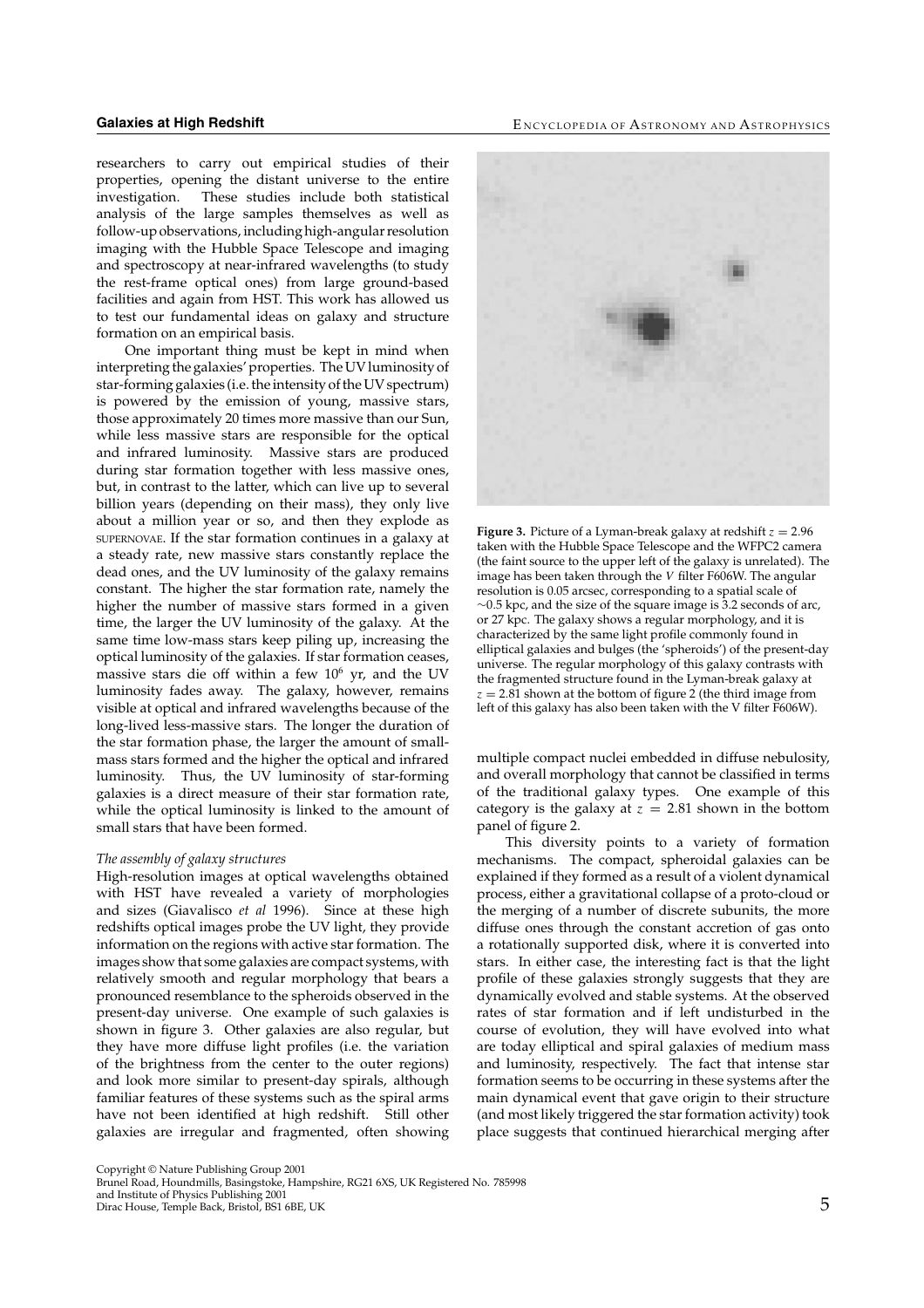redshift  $z \sim 3$  is not necessary for the formation of some galaxies. One prediction in this case is that the mass of the regular Lyman-break galaxies is similar to that of presentday elliptical and spiral galaxies.

On the other hand, the irregular and fragmented morphology of other Lyman-break galaxies suggests that intense star formation occurs during interactions and merging events. In this case the expectation is that the mass of the forming galaxies progressively increases during the evolution (i.e. at smaller redshifts) and hence Lyman-break galaxies at  $z \sim 3$  should also include small, submassive systems.

Direct measurements of the mass of distant galaxies are very difficult at the present, even with the most powerful of the current telescopes, whereas they will be routine with large-aperture space telescopes such as the proposed NASA 8 m Next Generation Space Telescope. Great progress in understanding the mechanisms of galaxy formation is expected with such a facility.

#### *The cosmic evolution of star formation*

One of the most important results that came out of the discovery of galaxies at high redshift is the possibility to reconstruct the evolution of the activity of star formation in the universe over a very large stretch of cosmic time. The temporal interval currently probed extends from the present epoch to when the universe was about 10% of its current age.

The amount of stars being produced in the universe at any given epoch can be estimated from the abundance and UV luminosity of star-forming galaxies at that epoch. The abundance is measured by their volume density, namely the number of galaxies in a given volume of space, for example 1 Mpc<sup>3</sup> (2.9  $\times$  10<sup>67</sup> m<sup>3</sup>), while the luminosity is directly obtained by the photometry of the sources detected in the images. The counts of Lyman-break galaxies down to the faintest available UV luminosity, therefore, can be used to derive a measure of the UV luminosity density. Recalling that the UV luminosity is proportional to the star formation rate, this can then be expressed as star formation density, namely the amount of stellar mass formed in a given volume of the universe at a given redshift. A practical unit of measure for the cosmic star formation density is expressed as solar mass per year per cubic megaparsec, or  $M_{\odot}$  yr<sup>-1</sup> Mpc<sup>-1</sup>.

The diagram in figure 4 (top) shows the cosmic star formation density plotted (on a logarithmic scale) as a function of redshift. The different symbols indicate different surveys that have measured the cosmic star formation density in a variety of redshifts intervals, marked by the horizontal bars. Also shown are the uncertainties on the measurements, marked by the vertical bars.

Taken at face value, the diagram suggests that cosmic star formation activity started sometime just before redshift  $z \sim 5$ , gradually increased towards smaller redshifts, reaching a peak at redshifts  $z \sim 1$  (about 1/3 of the cosmic age after the big bang) and then rapidly



**Figure 4.** The history of cosmic star formation. Both plots show observations of the star formation density, namely the stellar mass produced every year in a cube of space 1 Mpc on a side, as a function of redshift. The y-axis is plotted on a logarithmic scale, and the mass is measured in units of the solar mass, i.e.  $2\times 10^{33}$  g. The vertical bars for each data point represent the uncertainties on the measurements. The horizontal bars represent the redshift intervals covered by each data point. The top panel shows the data as observed; those in the bottom panel have been corrected for dust absorption, assuming that the properties of the dust do not change with redshift and are the same as observed in the local universe. Notice that the uncorrected data seem to suggest that the cosmic star formation began sometime prior to redshift  $z \sim 5$ , progressively increased until it reached a peak at  $z \sim 1$  and then sharply decreased towards the present epoch, i.e.  $z = 0$ . The corrected data, however, do not support this interpretation, suggesting instead that the epoch of the onset of star formation in the universe has not yet been observed by the current data, and must be searched for at redshifts higher than  $z \sim 5$ .

decreased towards the present epoch (i.e.  $z = 0$ ) to the same levels as at  $z \sim 5$ . If confirmed, this would be a very interesting result, because it would empirically support the idea that during its early evolution the universe experienced a time when it contained no stars (dark age).

However, these measurements must be taken with great caution, since they can be subject to systematic errors that can bias the results. As should be clear, the measures of abundance are of a statistical nature, since they are based on galaxy counts, and therefore they rely on the assumption that the observed samples at high redshift

Copyright © Nature Publishing Group 2001 Brunel Road, Houndmills, Basingstoke, Hampshire, RG21 6XS, UK Registered No. 785998

and Institute of Physics Publishing 2001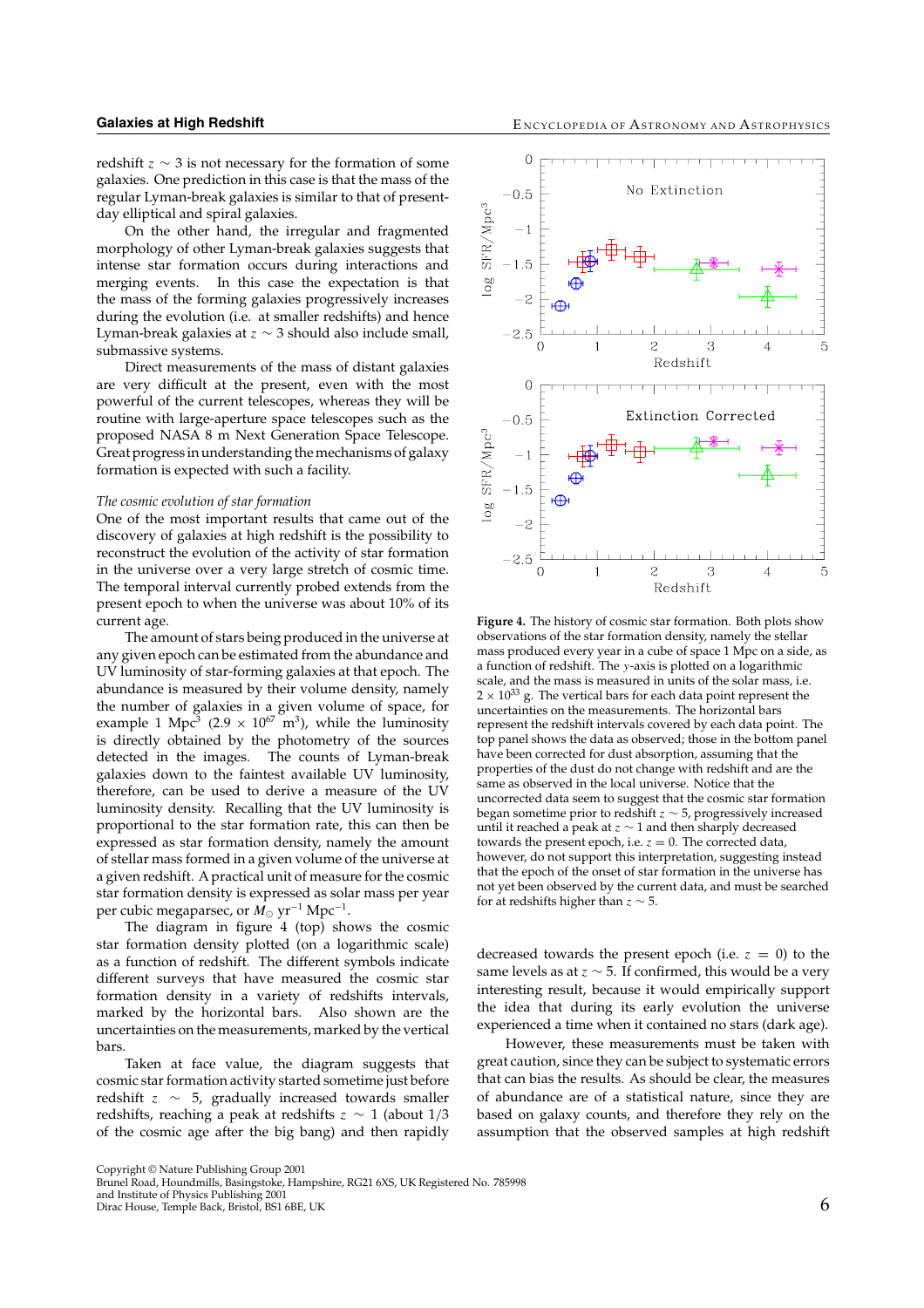are fair representations of the population of star forming galaxies at their epochs. This would not be the case, however, if the samples were too small, because in this case they could be subject to a statistical fluctuations (cosmic variance) and be either overpopulated or underpopulated in galaxies, depending whether an overdensity or underdensity region, respectively, has been (by statistical chance) targeted.

Another more serious and insidious source of systematic error is that measures of UV luminosity can be affected by unknown amounts of dust obscuration. The interstellar medium of nascent galaxies becomes polluted by dust in short time scales, as this is produced in the supernova explosions that end the short lives of massive stars. Dust affects the observed luminosity of these sources, because it absorbs UV and optical radiation and converts it into infrared radiation. Moreover, the absorption is more severe for radiation with shorter wavelengths than with longer ones. As a result, the observed UV spectra are fainter and redder than they would be if dust were not present, and an observer would conclude from them that the galaxies are less luminous and hence forming stars at a lower rates than they actually are.

Qualitatively, the presence of dust in the Lyman-break galaxies at  $z \sim 3$  and  $\sim$ 4 has been revealed by a number of indicators. These include the observed UV spectra, which are systematically somewhat redder (richer in radiation with longer wavelengths) than those of known dustfree galaxies with similar properties. Another indicator is the intensity of the rest-frame optical emission lines (observed at near-IR wavelengths, because of the redshift) which are comparatively too strong for the observed UV luminosity, consistently indicating the presence of dust reddening. Quantitatively, however, it is extremely difficult to estimate the amount of obscuration suffered by the galaxies and, therefore, attempt a correction to recover the intrinsic luminosity and star formation rates. This is because the correction depends on the properties of the dust (the so-called 'extinction curve') and on the shape of the 'unreddened' spectra (i.e. those that would be observed without dust obscuration). Since these are not precisely known, the correction can only be computed after making some assumptions, and thus it will depend on them.

The bottom panel of figure 4 shows the evolution of the cosmic star formation activity after corrections for dust obscuration have been made, assuming that the properties of the dust and the intrinsic spectra of the galaxies at high redshift are similar to those of starburst galaxies in the local universe. If these assumptions are realistic, the correction at  $z \sim 3$  is about a factor of 5, implying that the amount of star formation at those cosmic epochs was actually 5 times higher than what one would naively derive using the observed data without any dust correction. Changing the assumptions to cover all the known cases of dust properties and spectra of star-forming galaxies would change the correction, making it as small as a factor of 2 or as large as a factor of 15.

Irrespective of the exact value of the correction, however, the important fact is that there is no obvious evidence for a decline of the cosmic star formation activity towards high redshifts (i.e. past  $z \sim 1$ ) when some amount of dust correction is attempted. This means that, going toward the highest redshifts probed by the current galaxy surveys, namely  $z \sim 4.5$  or ∼10% of the cosmic age, really there is no evidence that the cosmic star formation activity is decreasing from the level reached at  $z \sim 1$ . In other words, there is no evidence from the current data that, going from large redshifts toward small ones, we are seeing the end of the dark era and the beginning of the epoch of star formation, namely the transition from the epoch when the universe did not contain stars in appreciable quantities to when it started to efficiently form them. It seems now very likely that to detect and study this transition we will have to identify galaxies at even higher redshifts than we currently are capable of doing.

#### *Are there more high-redshift galaxies?*

One interesting question to ask is whether the Lymanbreak technique, i.e. the selection of distant galaxies from their UV emission, returns all the galaxies that are physically present at the targeted redshifts. Star-forming galaxies with a large amount of dust or old galaxies, namely with previously formed stellar populations and no star formation activity, have very little UV luminosity, if any at all, and cannot be found with the Lymanbreak technique. Discovering such galaxies at very high redshifts (say,  $z > 3$ ), if they exist, would have enormous consequences. On the one hand, if UV-dark star-forming galaxies are present in large numbers, this means that we have severely underestimated the amount of stars formed early in the universe. This implies that today there are many more stars and heavy elements<sup>2</sup> than we currently observe in the universe. On the other hand, if old galaxies are already present at very high redshifts, this would imply either that we have underestimated the age of the universe or that we do not understand very well the physical conditions of the early universe or time scale of STELLAR EVOLUTION.

Recent imaging observations at sub-millimetric wavelengths (Lilly *et al* 1999) have unveiled a population of sources with properties consistent with star-forming galaxies at high redshift whose UV radiation is being either partially or completely absorbed by dust and re-emitted at far-infrared wavelengths (observed as submillimetric wavelengths because of the redshift). Interestingly, some of these sources have been identified as Lyman-break galaxies at z ∼ 3 (Barger *et al* 1999) and, conversely, Lyman-break galaxies at  $z \sim 3$  have been observed as submillimetric sources (Chapman *et al* 2000). Many others have eluded the efforts to identify them and assign them a redshift, and at present the redshift distribution

 $2$  Elements heavier that helium are produced in large quantities only in the interior of stars and released into space when these explode as supernovae. Before the beginning of star formation the universe essentially consisted only of hydrogen and helium.

Copyright © Nature Publishing Group 2001 Brunel Road, Houndmills, Basingstoke, Hampshire, RG21 6XS, UK Registered No. 785998

and Institute of Physics Publishing 2001 Dirac House, Temple Back, Bristol, BS1 6BE, UK 7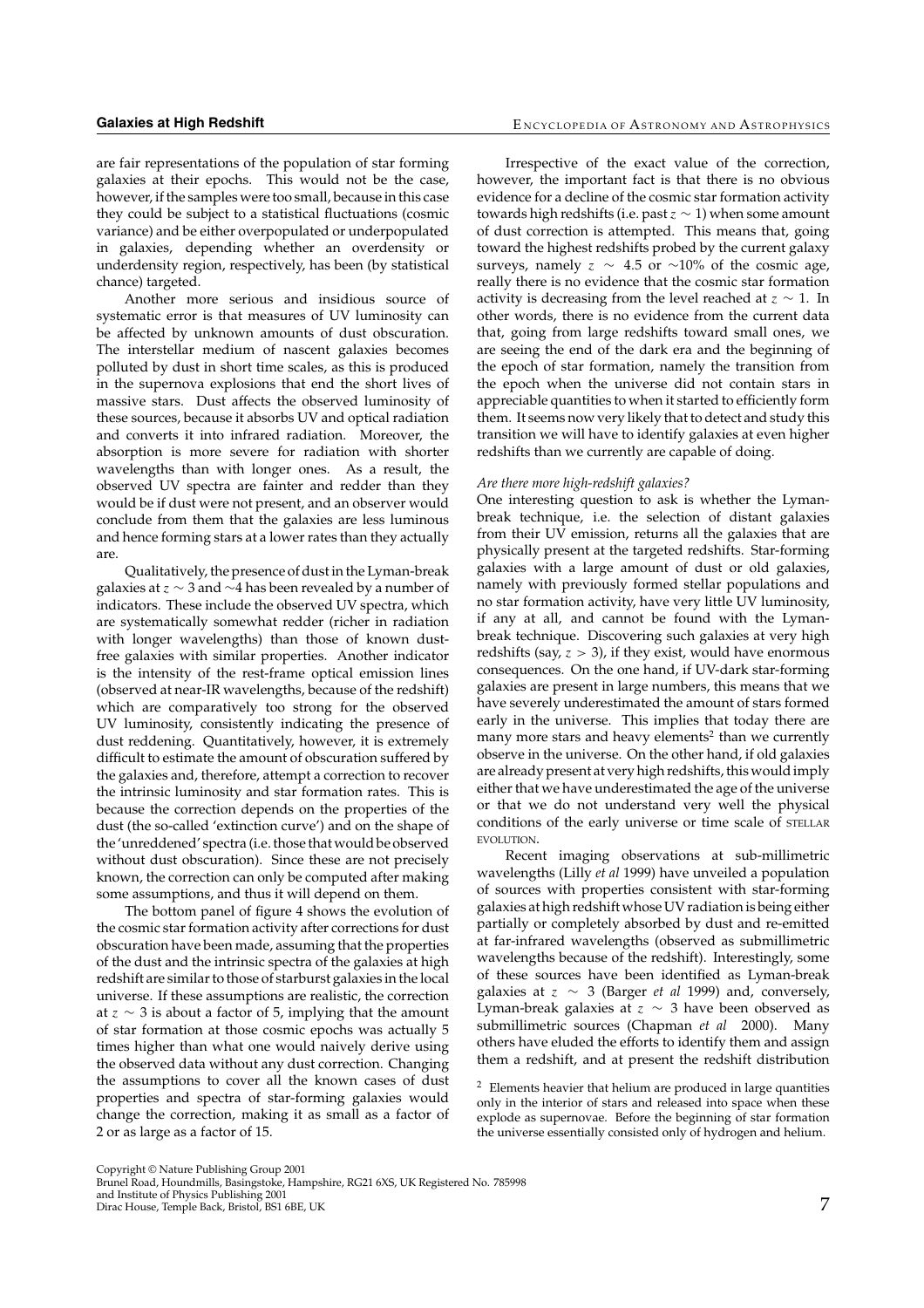of the submillimeter population is unknown. Of course, similarly unknown is the extent to which the Lyman-break galaxies and the submillimeter galaxies overlap, i.e. are the same objects. Assuming that the latter are placed at  $z > 2$  and adding together all their luminosities yields a total energy output at infrared wavelengths that is a factor of several larger than that of the energy output at UV wavelengths by the Lyman-break galaxies. We have seen, however, that the UV luminosity of these sources is likely to be underestimated by a factor of several owing to dust obscuration, and, when a correction is included, the two contributions become comparable. This is consistent with the possibility that the two galaxy populations are the same one. In such a case the submillimetric emission would be powered by the UV light absorbed by dust and re-emitted at infrared wavelengths<sup>3</sup>.

Unfortunately, with the current instrumentation it is not possible to identify the nature of the submillimetric sources with great confidence, and establish whether they have or do not have UV emission, which from high redshifts would be observed at optical wavelengths. This is largely because the angular resolution of the images is very coarse (about 15 seconds of arc) and many faint optical sources can be found within a circular region of the sky with such a large diameter, making the identification with optical galaxies very difficult. Future generations of submillimeter telescopes, such as the ALMA project that will be commissioned in Chile in 2007 as a joint collaborative project of the US, Europe and Japan, will have the sensitivity and resolving power to accurately image the sources and allow the identification with optical ones (or demonstrate that optical counterparts are very rare). It will be very interesting to see whether current UV survey have accounted for all the star formation activity in the young universe, whether most of it has actually been hidden by dust, or else if the universe was already populated by 'old' objects when it was only ∼10% or less of its current age.

#### *Galaxy formation and dark matter*

Another fundamental avenue of research opened by the identification of forming galaxies at high redshift is the possibility of testing the idea that gravity has been the force responsible for galaxy and structure formation.

If gravity has assembled the cosmic structures, then one prediction is that galaxies have formed in those regions of space where enough mass had condensed and produced the gravitational pull to confine the gas in a relatively small volume of space, promoting and facilitating its conversion into stars.

What are these mass condensations that seeded galaxy and star formation? There is compelling evidence that the majority of the mass present in the universe (about 90% of it) is not in the form of visible matter but is dark, either because it is cold or because it interacts very weakly

<sup>3</sup> The equality of the two terms is expected in this case from the principle of conservation of energy.



**Figure 5.** The angular correlation function of Lyman-break galaxies with apparent magnitude brighter than  $\mathcal{R} = 25.5$ . This quantity measures the probability of finding a pair of galaxies in the sky separated by an angle  $\theta$  (measured in seconds of arc) as a function of the angle itself. The diagram shows that close galaxy pairs are much more likely to be found than loose ones, indicating the strong tendencies of Lyman-break galaxies to cluster in space. For clarity, the error bars have been plotted on the top of the figure. Filled and empty circles indicate two different estimators, used to test for the possible existence of systematic errors in the measurements. The continuous and dashed curves are the fits to the filled and empty circles (data points), respectively. The clustering and abundances of Lyman-break galaxies have been found to agree with the predictions of the theory of gravitational instability for dark matter halos, lending strong empirical support to the idea that galaxies have formed within halos that provided enough gravity to make gas condense and convert into stars.

with the electromagnetic radiation. Its presence, however, is detected through the gravitational effects, such as motion, that it induces in other, visible objects. The nature of the dark matter is unknown. It has been proposed that it might consist of ordinary matter such as objects similar to planets or unborn stars (brown dwarfs), or of more exotic types of matter, such as subatomic particles (e.g. massive neutrinos), other species of particles predicted by quantum theories (e.g. axions, photinos, gravitinos) or even of such systems as primordial mini BLACK HOLES. It is beyond the scope of this article to discuss dark matter in detail (but see DARK MATTER: ITS NATURE), and in the following we shall refer to it as a 'cosmological fluid' that, together with the regular visible matter, fills the space in the universe, and consider only its gravitational effects.

If gravity has assembled structures out of the cosmic fluid, then one specific prediction of the theory is that the spatial distribution of these structures (we shall refer to these structures as 'the halos') is not homogeneous,

and Institute of Physics Publishing 2001 Dirac House, Temple Back, Bristol, BS1 6BE, UK 8

Copyright © Nature Publishing Group 2001 Brunel Road, Houndmills, Basingstoke, Hampshire, RG21 6XS, UK Registered No. 785998